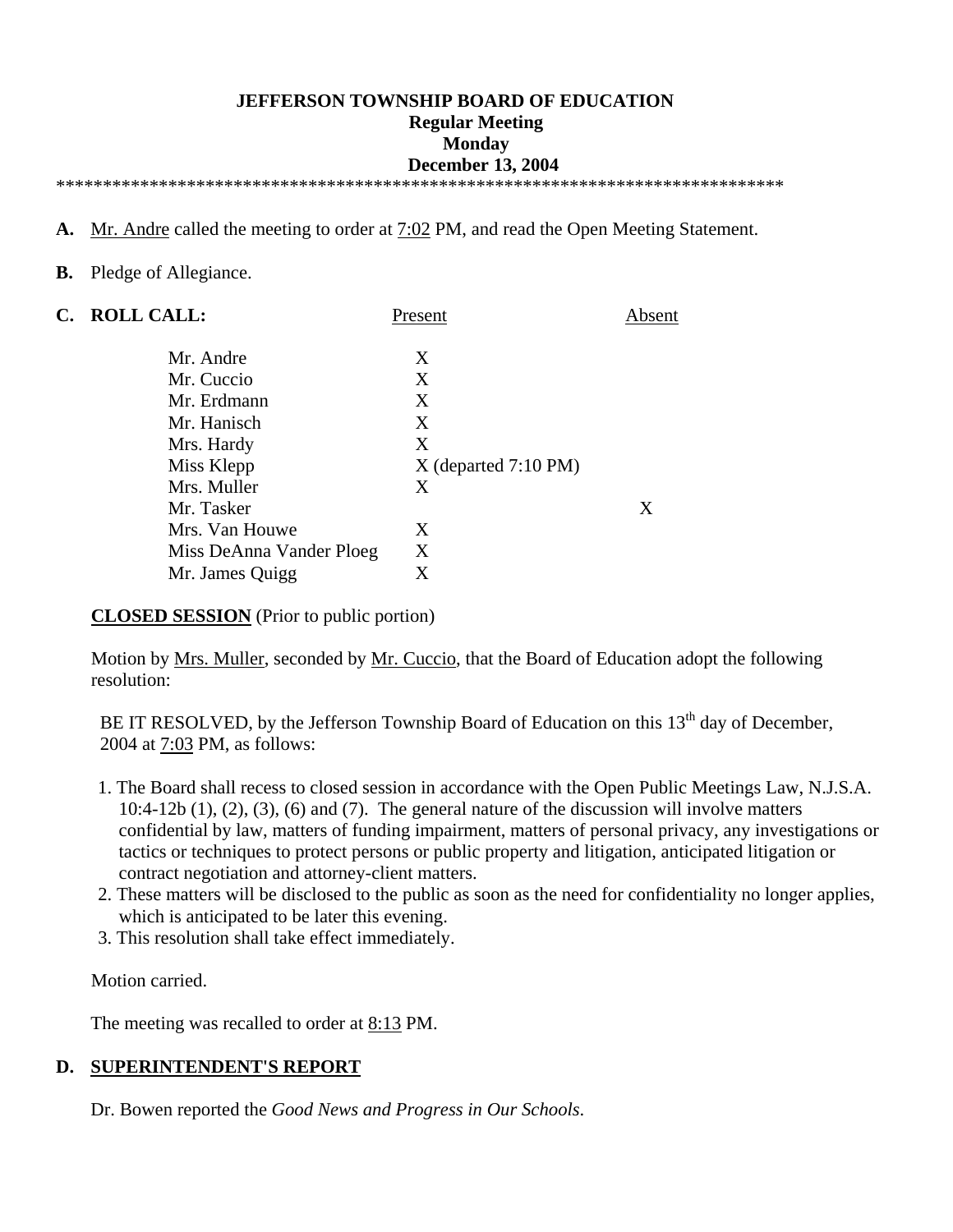### **E. PRESENTATIONS**

- Monthly Construction Manager's Report (Presented by Epic Management, Inc.)
- Report on Item K.2.: Drummond Emergency Boiler Replacement

## **F. MINUTES OF MEETINGS**

**F.1** Motion by Mrs. Van Houwe, seconded by Mr. Cuccio, that the minutes of the following meeting be approved as submitted:

November 8, 2004 – Work Session Meeting

| Roll call vote: Mr. Andre - Yes | Mrs. Hardy           | - Yes |
|---------------------------------|----------------------|-------|
| Mr. Erdmann - Yes               | Mrs. Muller          | - Yes |
| Mr. Cuccio - Yes                | Mrs. Van Houwe - Yes |       |
| Mr. Hanisch - Yes               |                      |       |

All in favor. Motion carried.

**F.2** Motion by Mrs. Van Houwe, seconded by Mr. Cuccio, that the minutes of the following meeting be approved as submitted:

November 15, 2004 – Regular Meeting

| Roll call vote: Mr. Andre - Yes | Mrs. Hardy<br>- Yes  |
|---------------------------------|----------------------|
| Mr. Erdmann - Yes               | Mrs. Muller<br>- Yes |
| Mr. Cuccio - Yes                | Mrs. Van Houwe - Yes |
| Mr. Hanisch - Yes               |                      |

All in favor. Motion carried.

## **G. FINANCE COMMITTEE**

 Motion by Mrs. Muller, seconded by Mr. Cuccio, to accept the recommendation of the Superintendent to approve and adopt motions G.1 and G.2, as described below:

 **G.1** Motion to approve the list of **requisitions** dated November 2004 in the amount of \$398,560.19.

**G.2** Motion to approve the **bills list** dated November 2004 in the amount of \$2,030,809.06.

| Roll call vote: Mr. Andre - Yes | Mrs. Hardy<br>- Yes      |
|---------------------------------|--------------------------|
| Mr. Erdmann - Yes               | - Abstain<br>Mrs. Muller |
| Mr. Cuccio - Yes                | Mrs. Van Houwe - Abstain |
| Mr. Hanisch - Yes               |                          |

Five in favor. Two abstentions. Motion carried.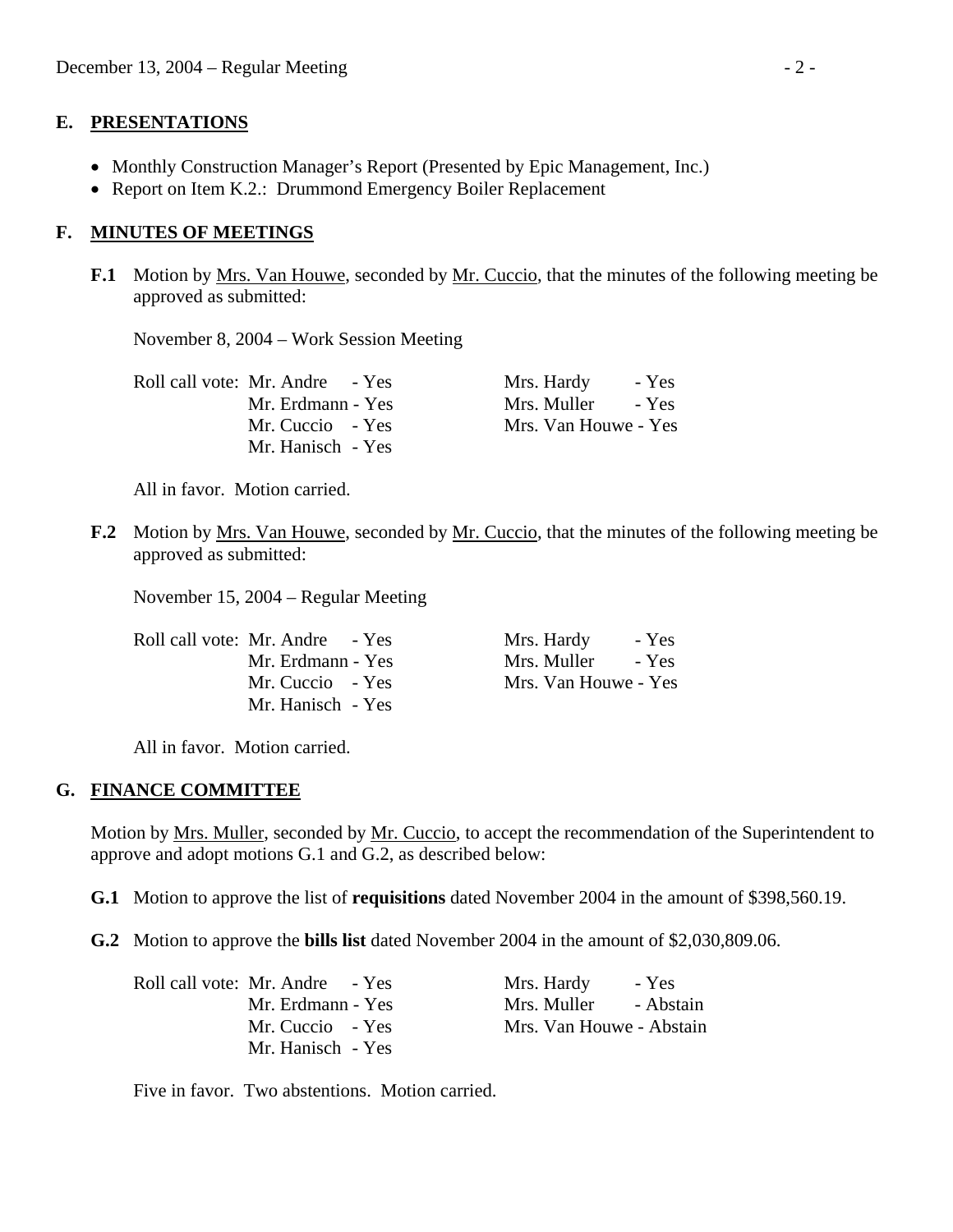December 13, 2004 – Regular Meeting - 3 -

 Motion by Mrs. Muller, seconded by Mr. Hanisch, to accept the recommendation of the Superintendent to approve and adopt motions G.3 through G.9, as described below:

- **G.3** Motion to accept the **Treasurer and Secretary's Report** dated October 31, 2004 as being in balance.
- **G.4** Motion to approve the **transfers** dated October 2004 in the amount of \$218,931.15.
- **G.5** Motion that the Board of Education approve the **certification** by the Board Secretary, pursuant to NJAC 6A:23-2.11(c)3, that as of October 31, 2004 no line item account has encumbrances and expenditures, which in total exceed the line item appropriation in violation of NJAC 6A:23-2.11(a).
- **G.6** Motion to certify, in accordance with NJAC 6A:23-2.11(c)4, that as of October 31, 2004, after review of the Board Secretary's and Treasurer's **Monthly Financial Reports** and upon consultation with the appropriate district officials, to the best of our knowledge no major account or fund has been overexpended in violation of NJAC 6A:23-2.11(b), and that sufficient funds are available to meet the district's financial obligations for the remainder of the fiscal year.
- **G.7** Motion to **rescind** the following motion that was approved at the October 18, 2004 Board Meeting:

 Motion to approve and accept the four year Lease Purchase Agreement with CompassLearning, Inc. in the amount of \$231,090, subject to review by the Board Attorney.

- **G.8** Motion to accept the June 30, 2004 **Comprehensive Annual Financial Report**. (copy available for review)
- **G.9** Motion to approve the June 30, 2004 Audit **Corrective Action Plan.** (copy attached)

Roll call vote: Mr. Andre - Yes Mrs. Hardy - Yes Mr. Hanisch - Yes

Mr. Erdmann - Yes Mrs. Muller - Yes Mr. Cuccio - Yes Mrs. Van Houwe - Yes

All in favor. Motion carried.

# **H**. **PERSONNEL COMMITTEE**

Motion by Mr. Erdmann, seconded by Mr. Hanisch, to accept the recommendation of the Superintendent to approve and adopt motions H.1 and H.2, as described below:

 **H.1** Motion to appoint and submit to the County Superintendent applications for **emergent hiring** and the applicant's attestation that he/she has not been convicted of any disqualifying crime pursuant to the provisions of N.J.S.A. 18A:6-7.1 et. Seq., N.J.S.A. 18A:39-17 et. seq., or N.J.S.A. 18A:6-4.13 et. seq. for those employees listed below: (All appointments are contingent upon receipt of proper teaching certification and all salary placements are pending receipt of college transcripts verifying degree status and letter stating years of service in other districts, \* denotes mentoring required)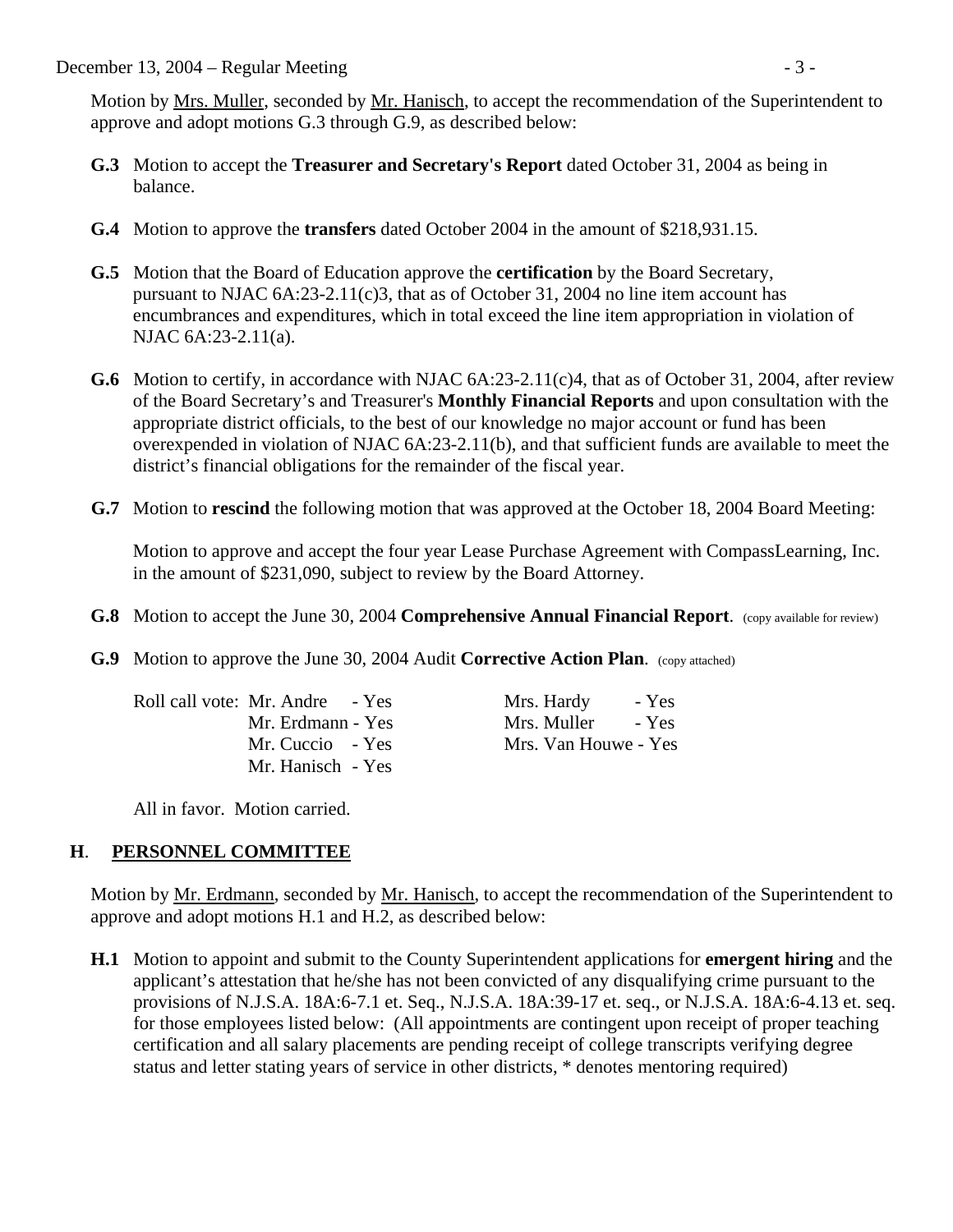| Personnel                           |                           |                        |                 |              |                 |                               |            |                                                                                                      |
|-------------------------------------|---------------------------|------------------------|-----------------|--------------|-----------------|-------------------------------|------------|------------------------------------------------------------------------------------------------------|
|                                     | <b>Nature of</b>          |                        |                 |              |                 | Date                          | Date       |                                                                                                      |
| Name                                | <b>Action</b>             | <b>Position</b>        | <b>Step</b>     | Salary       | Loc.            | <b>Effective</b>              | Termin.    | <b>Discussion</b>                                                                                    |
| A: Administrators                   |                           |                        |                 |              |                 |                               |            |                                                                                                      |
| Christina Riker                     | Change of Assign          | <b>Assistant BA</b>    | N/A             | \$65,000     | <b>Bus Ofc</b>  | 1/01/05                       | 6/30/05    | From Staff Accountant                                                                                |
| <b>B: Instructional</b>             |                           |                        |                 |              |                 |                               |            |                                                                                                      |
| LA                                  | eave of Absence           | Grade 1                |                 |              | Cozy Lk         | 1/14/05                       | 6/30/05    | Disability- $1/14 - 4/3/05$<br>Using 33 sick days<br>Family Leave Act -<br>$4/4/05 - 6/30/05$        |
| <b>SN</b>                           | Leave of Absence          | PE/Health              |                 |              | <b>JTHS</b>     | 3/1/05                        | 6/30/05    | Disability-3/1 - $5/11/05$<br>Using 25 sick days<br>Non-disability 5/12-6/30<br>Unpaid leave 2005/06 |
| KS                                  | Leave Adjustment          | English                |                 |              | <b>JTHS</b>     | 1/10/05                       | 3/13/05    | Non-disability 1/10/05 -<br>$1/22/05$ Family Leave -<br>$1/23/05 - 3/13/05$                          |
| Erin Boska<br>#11-230-100-101       | Appoint                   | BSIP/Math (.49)        | $\mathbf{1}$    | \$19,110     | <b>WR</b>       | 12/14/04                      | 6/30/05    | Replacement                                                                                          |
| Claude Larsen<br>#11-130-100-101    | Appoint                   | Grade 7 Science        | $\overline{10}$ | \$51,180     | <b>JTMS</b>     | 12/14/04<br>Upon availability | 6/30/05    | Replacement                                                                                          |
| Linda Sibernagel<br>#11-201-100-101 | Appoint                   | .49 Spec Ed Tchr       | $2 - 3$         | \$39,877     | <b>Stanlick</b> | 12/13/04                      | 6/30/05    | Replacement                                                                                          |
| Deborah Helfand                     | Salary Adjustment Grade 6 |                        | 9               | \$48,246.    | <b>JTMS</b>     | 9/1/04                        | 6/30/05    | From BA+15 step 9                                                                                    |
| JoSandra Anderson                   | Approve                   | <b>Student Teacher</b> | N/A             | N/A          | <b>ETB</b>      | 1/19/05                       | 5/5/05     | Grade 1                                                                                              |
| <b>Matthew Rush</b>                 | Approve                   | <b>Student Teacher</b> | N/A             | N/A          | <b>ETB</b>      | 1/19/05                       | 5/5/05     | Grade 2                                                                                              |
| Joanne Safarik                      | Approve                   | <b>Student Teacher</b> | N/A             | N/A          | Drummond        | 1/18/05                       | 4/29/05    | Kindergarten                                                                                         |
| <b>Christine Czochanski</b>         | Approve                   | <b>Student Teacher</b> | N/A             | N/A          | <b>JTHS</b>     | 1/5/05                        | 1/19/05    | English                                                                                              |
| Nazmi Mehmedi                       | Approve                   | <b>Student Teacher</b> | N/A             | N/A          | <b>JTHS</b>     | 2/7/05                        | 5/2/05     | <b>Physical Education</b>                                                                            |
| Shannon Ferguson                    | Approve                   | <b>Student Teacher</b> | N/A             | N/A          | <b>JTHS</b>     | 1/19/05                       | 5/5/05     | Social Studies                                                                                       |
| Anthony Dell Cioppia                | Approve                   | <b>Student Teacher</b> | N/A             | N/A          | <b>JTHS</b>     | 1/25/05                       | 5/16/05    | <b>Business Education</b>                                                                            |
| Kathleen McPhail                    | Approve                   | <b>Student Teacher</b> | N/A             | N/A          | <b>Stanlick</b> | 1/19/05                       | 5/5/05     | <b>Gr 3 Spec Education</b>                                                                           |
| C: Non-Instructional                |                           |                        |                 |              |                 |                               |            |                                                                                                      |
| Noreen O'Neill                      | Resignation               | <b>General Aide</b>    |                 |              | <b>ETB</b>      | 12/6/04                       | 12/6/04    | To accept a full-time job                                                                            |
| VO                                  | Medical Leave             | Secretary              |                 |              | <b>JTMS</b>     | 1/12/05                       | $3/14/05*$ | *to return upon Dr's<br>release                                                                      |
| Jeanne Hantson                      | Adjustment of Hrs         | Transportation<br>Aide | 3               | \$15.69/diem | Trans.          | 11/22/04                      | 6/30/05    | To work 1hr 1 minute                                                                                 |
| John Conklin                        | Termination               | Custodian              |                 |              | <b>JTHS</b>     |                               | 11/23/04   | Abandonment of<br>Position                                                                           |
| D: Substitutes/Other                |                           |                        |                 |              |                 |                               |            |                                                                                                      |
| Michael Domen                       | Appoint                   | Teacher                |                 | \$80/diem    |                 | 2004/05                       |            | New Sub                                                                                              |
| Don Eckstein                        | Appoint                   | Teacher                |                 | \$29.69/diem |                 | 2004/05                       |            | Tutor/Home Instructor                                                                                |
| Jonathan Kobza                      | Appoint                   | Teacher                |                 | \$80/diem    |                 | 2004/05                       |            | <b>New Sub</b>                                                                                       |
| Bryna Gorri                         | Appoint                   | Teacher                |                 | \$80/diem    |                 | 2004/05                       |            | <b>New Sub</b>                                                                                       |

 **H.2** Motion to approve the following job descriptions *(Copy available for review)*:

 School Business Administrator Assistant School Business Administrator

Roll call vote: Mr. Andre - Yes Mrs. Hardy - Yes Mr. Hanisch - Yes

Mr. Erdmann - Yes Mrs. Muller - Yes Mr. Cuccio - Yes Mrs. Van Houwe - Yes

All in favor. Motion carried.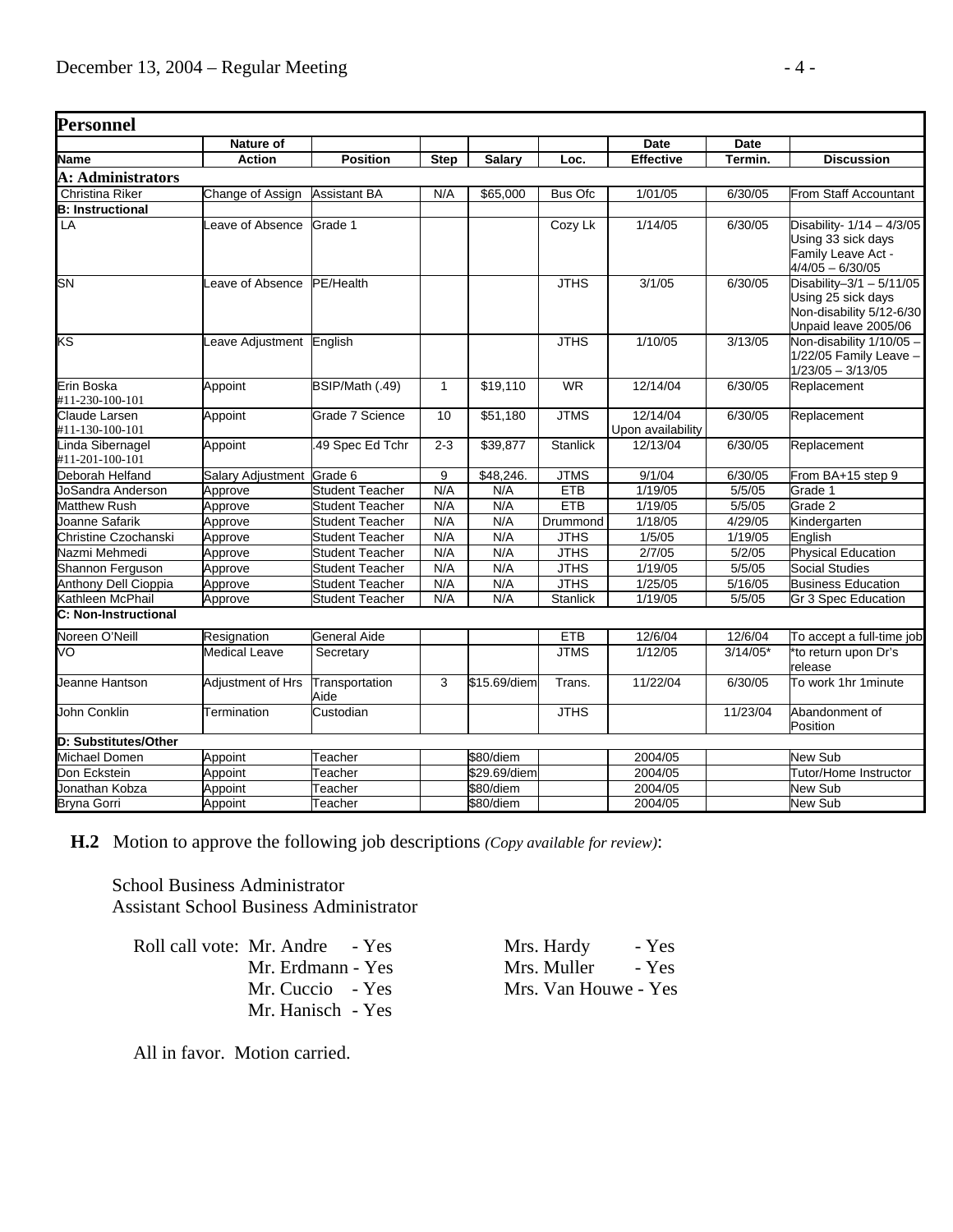## **I**. **EDUCATION COMMITTEE**

 Motion by Mr. Hanisch, seconded by Mrs. Hardy, to accept the recommendation of the Superintendent to approve and adopt motions I.1 and I.2, as described below:

**I.1** Motion to approve placement of student out of district as indicated below:

| <b>Student</b>                                       | <b>School</b>                    | <b>Tuition</b>      | <b>Dates</b>         |
|------------------------------------------------------|----------------------------------|---------------------|----------------------|
| $M/7-9$                                              | Washington Academy               | \$182.86/diem       | $11/29/04 - 6/30/05$ |
| $M/17-7$                                             | Shephard High School             | $$201.29$ /diem     | $12/13/04 - 6/30/05$ |
| $F/8-5$                                              | Union Cty Ed Services Commission | \$910.00            | $10/5 - 10/21/04$    |
| $M/13-2$<br><b>MUJ-Developmental Learning Center</b> |                                  | \$4,000 for related | 2004/05              |
|                                                      |                                  | <b>Services</b>     |                      |

 **I.2** Motion to approve the renewal Application of the NJDOE **Substandard or Dual Use** for the 2004-05 school year of the following rooms:

| School                          |                   | Room    | Substandard          |       | Dual |
|---------------------------------|-------------------|---------|----------------------|-------|------|
| Cozy Lake                       |                   | 115     |                      |       | X    |
| Cozy Lake                       |                   | Library |                      |       | X    |
| Roll call vote: Mr. Andre - Yes |                   |         | Mrs. Hardy           | - Yes |      |
|                                 | Mr. Erdmann - Yes |         | Mrs. Muller          | - Yes |      |
|                                 | Mr. Cuccio - Yes  |         | Mrs. Van Houwe - Yes |       |      |
|                                 | Mr. Hanisch - Yes |         |                      |       |      |

All in favor. Motion carried.

## **I.3** Mr. Hanisch noted the **enrollment** as of 11/30/04:

|                            | June 04 | <b>Nov 04</b> |
|----------------------------|---------|---------------|
| R. F. Drummond             | 99      | 106           |
| Milton                     | 217     | 187           |
| Cozy Lake                  | 281     | 280           |
| <b>Stanlick</b>            | 259     | 366           |
| E.T. Briggs                | 380     | 248           |
| <b>White Rock</b>          | 490     | 486           |
| <b>Total Elementary</b>    | 1,726   | 1673          |
| <b>JTMS</b>                | 889     | 919           |
| <b>JTHS</b>                | 991     | 1019          |
| <b>GRAND TOTAL</b>         | 3,606   | 3611          |
| Tuition students received  | 1       | 1             |
| Tuition district placement | 56      | 46            |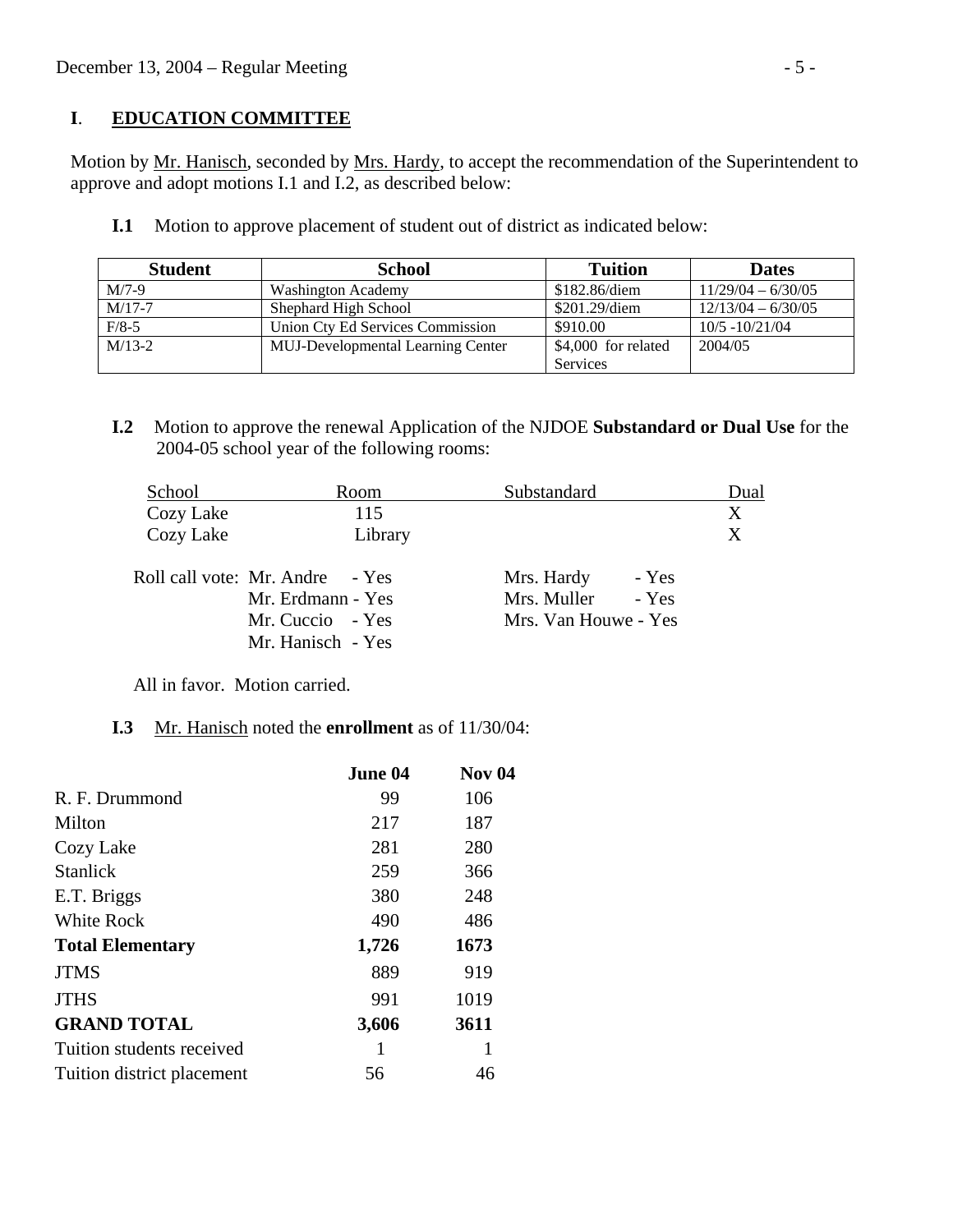# **J. POLICY COMMITTEE**

Motion by Mrs. Hardy, seconded by Mr. Hanisch, to accept the recommendation of the Superintendent to approve and adopt motions J.1 and J.2, as described below:

**J.1** Motion to approve the **first reading** of the following:

| Number | Title                                        |
|--------|----------------------------------------------|
| 0168   | <b>Recording of Board Minutes</b>            |
| 0169   | Board Member Use of Electronic Mail/Internet |
| 5533   | Smoking                                      |
| 5620   | Expulsion                                    |
| 7434   | Smoking on School Grounds                    |
|        |                                              |

**J.2** Motion to approve the **second reading and adoption** of the following:

| Number | Title                                               |
|--------|-----------------------------------------------------|
| 2466   | PUBLIC LABELING OF EDUCATIONALLY HANDICAPPED PUPILS |
| 2467   | SURROGATE PARENTS AND FOSTER PARENTS                |
| 2622   | PUPIL ASSESSMENT                                    |
| 3281   | <b>INAPPROPRIATE STAFF CONDUCT</b>                  |
| 3431.1 | <b>FAMILY LEAVE</b>                                 |
| 4281   | INAPPROPRIATE STAFF CONDUCT                         |
| 4431.1 | <b>FAMILY LEAVE</b>                                 |
| 5300   | USE OF DEFIBRILLATOR(S)                             |
| 5310   | <b>HEALTH SERVICES</b>                              |
| 8431   | PREPAREDNESS FOR TOXIC HAZARD                       |
| 8451   | CONTROL OF COMMUNICABLE DISEASE                     |
| 8453   | <b>HIV/AIDS</b>                                     |
| 8462   | CHILD ABUSE AND/OR NEGLECT                          |
| 8465   | HATE CRIMES AND BIAS-RELATED ACTS                   |
| 9110   | QUALITY ASSURANCE ANNUAL REPORT                     |
| 9560   | ADMINISTRATION OF SCHOOL SURVEYS                    |
|        |                                                     |

| Roll call vote: Mr. Andre - Yes | Mrs. Hardy           | - Yes |
|---------------------------------|----------------------|-------|
| Mr. Erdmann - Yes               | Mrs. Muller          | - Yes |
| Mr. Cuccio - Yes                | Mrs. Van Houwe - Yes |       |
| Mr. Hanisch - Yes               |                      |       |

All in favor. Motion carried.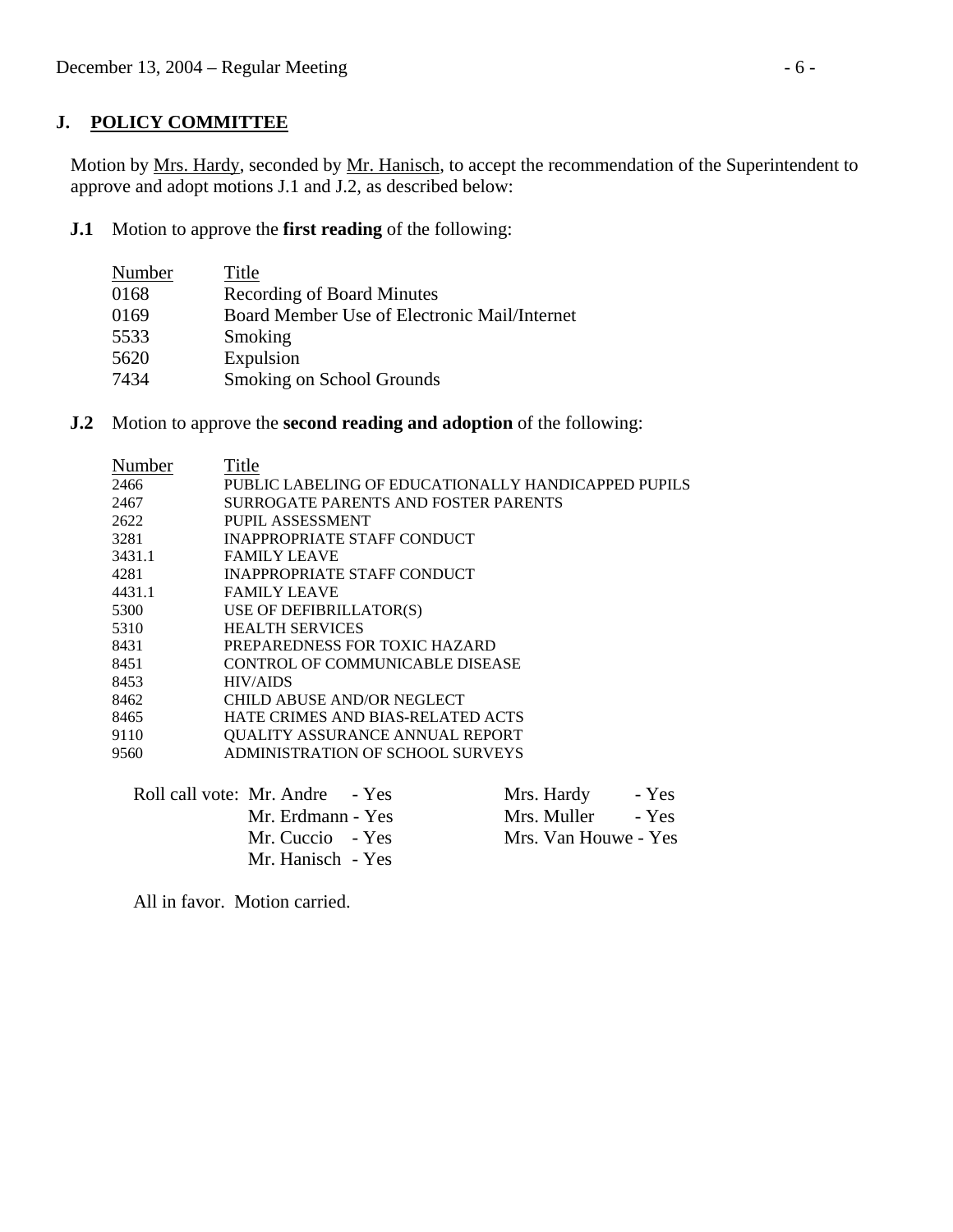# **K. BUILDING NEEDS COMMITTEE**

Motion by Mr. Cuccio, seconded by Mr. Erdmann, to accept the recommendation of the Superintendent to approve and adopt motion K.1, as described below:

**K.1** Motion to approve the following **change orders** for the HS/MS construction project:

| Contract# | Change Order $#$ | Contractor                    | Amount |                                                                                                                                          |
|-----------|------------------|-------------------------------|--------|------------------------------------------------------------------------------------------------------------------------------------------|
| E1        | 22               | <b>Brittashan Enterprises</b> |        | \$14,174.73 Remove idle wiring, tag<br>active low voltage<br>wiring and secure all<br>wiring not properly<br>supported                   |
| E1        | 23               | <b>Brittashan Enterprises</b> |        | \$25,183.10 Wiring for added equip-<br>ment for the boiler<br>rooms and provision of<br>temporary hook-up for<br>start of heating season |
| E1        | 24               | <b>Brittashan Enterprises</b> |        | \$15,249.36 Additional demolition<br>work performed                                                                                      |
| E1        | 25               | <b>Brittashan Enterprises</b> |        | \$1,789.16 Additional outlets<br>needed for electric<br>pottery wheels in art<br>room E128                                               |
| E1        | 26               | <b>Brittashan Enterprises</b> |        | \$1,900.44 Wiring of water level<br>control panel                                                                                        |
| E1        | 27               | <b>Brittashan Enterprises</b> |        | \$13,229.00 Provide and install<br>additional duct<br>detectors for HVAC<br>equip                                                        |
| E1        | 28               | <b>Brittashan Enterprises</b> |        | \$ 6,716.00 Additional fire alarm<br>control panel required<br>for devices in J block                                                    |
| E1        | 29               | <b>Brittashan Enterprises</b> |        | \$3,135.00 Installing blank plates<br>over unused data boxes                                                                             |
| E1        | 30               | <b>Brittashan Enterprises</b> |        | \$7,692.82 Additional rooftop<br>receptacles to meet<br>code                                                                             |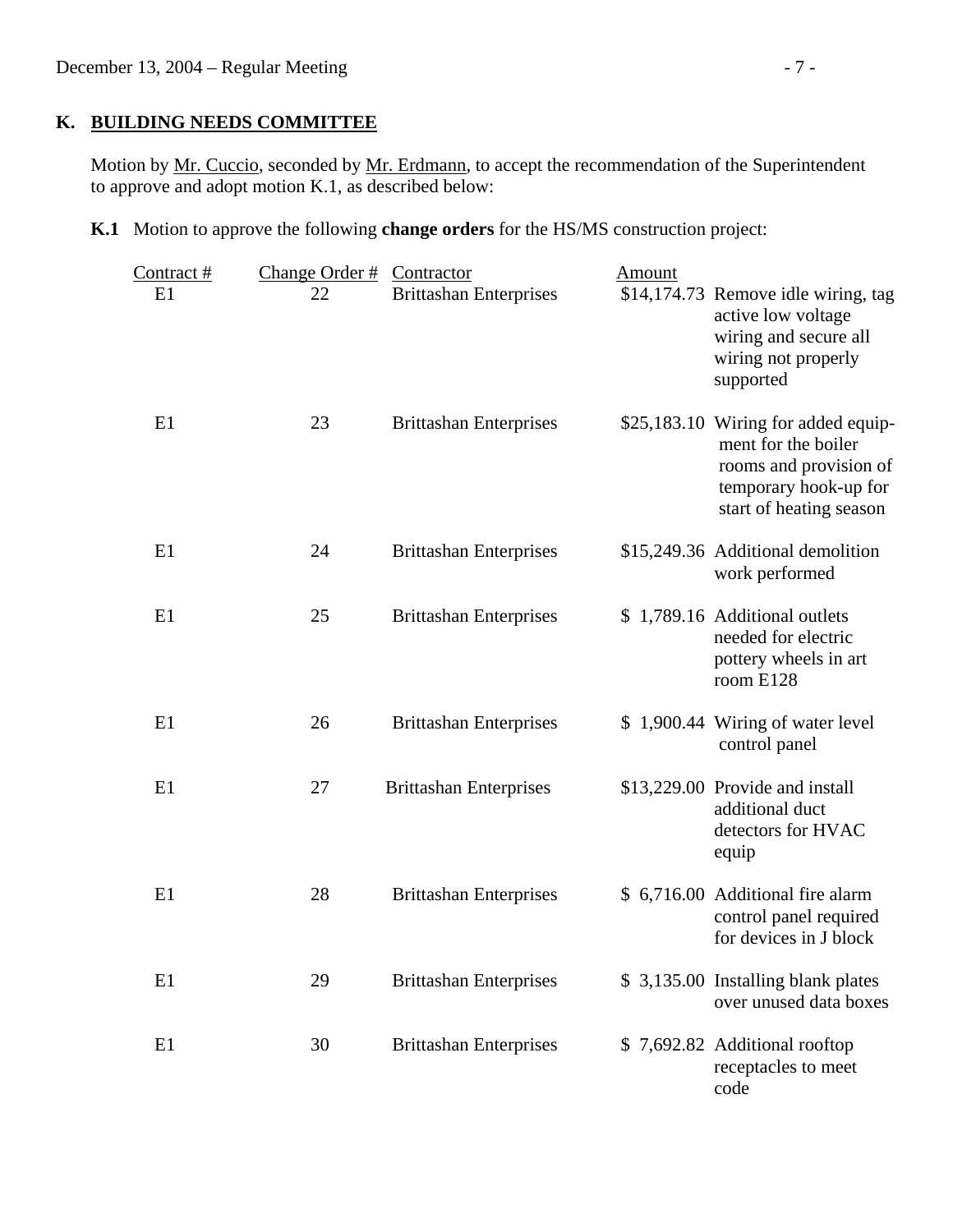**K.1** continued:

| Contract #                                                                                                     | Change Order # | Contractor                    | Amount |                                                                                         |  |  |
|----------------------------------------------------------------------------------------------------------------|----------------|-------------------------------|--------|-----------------------------------------------------------------------------------------|--|--|
| E1                                                                                                             | 31             | <b>Brittashan Enterprises</b> |        | $$1,709.10$ Installation of<br>additional 20 amp<br>circuits serving the<br>weight room |  |  |
| Base Bid                                                                                                       | 17             | A. Pflugh                     |        | \$ 6,489.41 Additional work<br>required, installed<br>incorrectly                       |  |  |
| (NOTE: Change Order #17 will be back-charged to the steel contractor, no moneys will be incurred by the owner) |                |                               |        |                                                                                         |  |  |
|                                                                                                                |                |                               |        |                                                                                         |  |  |

| Roll call vote: Mr. Andre - Yes | Mrs. Hardy - Yes      |  |
|---------------------------------|-----------------------|--|
| Mr. Erdmann - Yes               | Mrs. Muller - Abstain |  |
| Mr. Cuccio - Yes                | Mrs. Van Houwe - Yes  |  |
| Mr. Hanisch - Yes               |                       |  |

Six in favor. One abstention. Motion carried.

Motion by Mr. Cuccio, seconded by Mr. Erdmann, to accept the recommendation of the Superintendent to approve and adopt motion K.2, as described below:

 **K.2** Motion to authorize Combustion Service Corporation to perform emergency boiler replacement at R.F. Drummond School at a cost of \$73,800.

| Roll call vote: Mr. Andre - Yes | Mrs. Hardy<br>- Yes  |
|---------------------------------|----------------------|
| Mr. Erdmann - Yes               | Mrs. Muller<br>- Yes |
| Mr. Cuccio - Yes                | Mrs. Van Houwe - Yes |
| Mr. Hanisch - Yes               |                      |

| Mrs. Hardy           | - Yes |
|----------------------|-------|
| Mrs. Muller          | - Yes |
| Mrs. Van Houwe - Yes |       |

All in favor. Motion carried.

## **L. COMMUNITY RELATIONS COMMITTEE**

Motion by <u>Mr. Erdmann</u>, seconded by <u>Mrs. Van Houwe</u>, to accept the recommendation of the Superintendent to approve and adopt motion L.1, as described below:

**L.1** Motion to adopt the 2005-2006 School Calendar.

| Roll call vote: Mr. Andre - Yes | Mrs. Hardy<br>- Yes  |
|---------------------------------|----------------------|
| Mr. Erdmann - Yes               | Mrs. Muller<br>- Yes |
| Mr. Cuccio - Yes                | Mrs. Van Houwe - Yes |
| Mr. Hanisch - Yes               |                      |

All in favor. Motion carried.